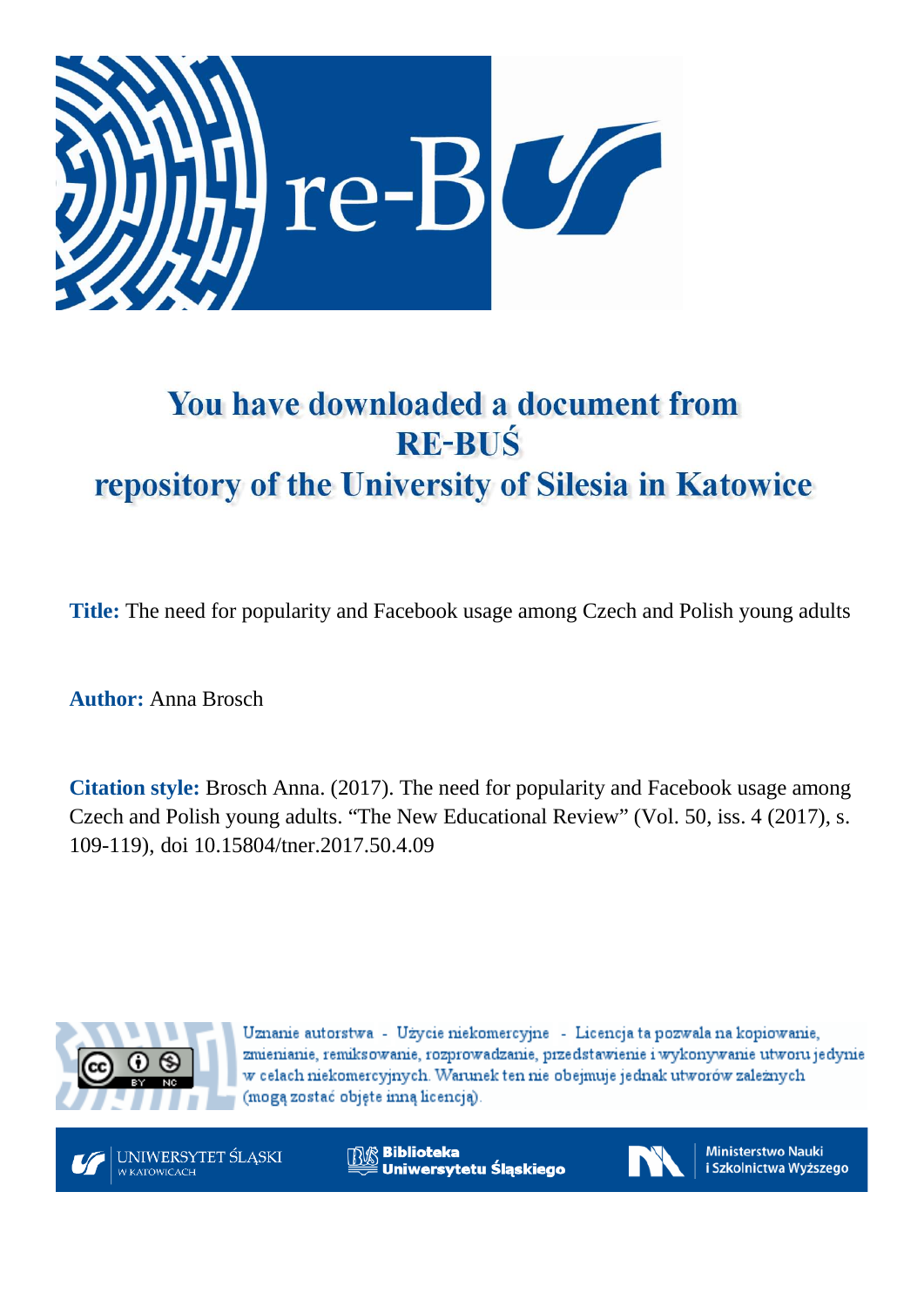*Anna Brosch* Poland



# **The Need for Popularity and Facebook Usage Among Czech and Polish Young Adults**

DOI: 10.15804/tner.2017.50.4.09

#### **Abstract**

The goal of this study was to determine the preferences concerning Facebook usage by university students in Poland and the Czech Republic regarding their gender and nationality. This study aimed also to discover the relation between the need to be popular on Facebook and three key factors: the number of Facebook friends, activity on Facebook and perceived enjoyment during this activity. To get necessary data, multiple research tools were developed – a questionnaire consisting of four sections and a 12-item questionnaire measuring the level of the need for popularity. Results show that there is no significant differences in the background of Facebook usage between Polish and Czech students. However, there is a statistically significant correlation between the need for popularity and two factors: the number of friends  $(r = .501)$  and the level of perceived enjoyment in using Facebook  $(r = .401)$ . The results suggest that participants feel pleasure while undertaking different actions on Facebook and treat Facebook as a way to increase their perceived popularity.

**Keywords:** *activity on Facebook, Czech students, Facebook, Polish students, popularity* 

#### **Introduction**

The exponential growth of the Internet observed in the last decade has brought significant changes to information distribution, the cultural norms and maintaining social relationships. One of the most widely used Internet applications are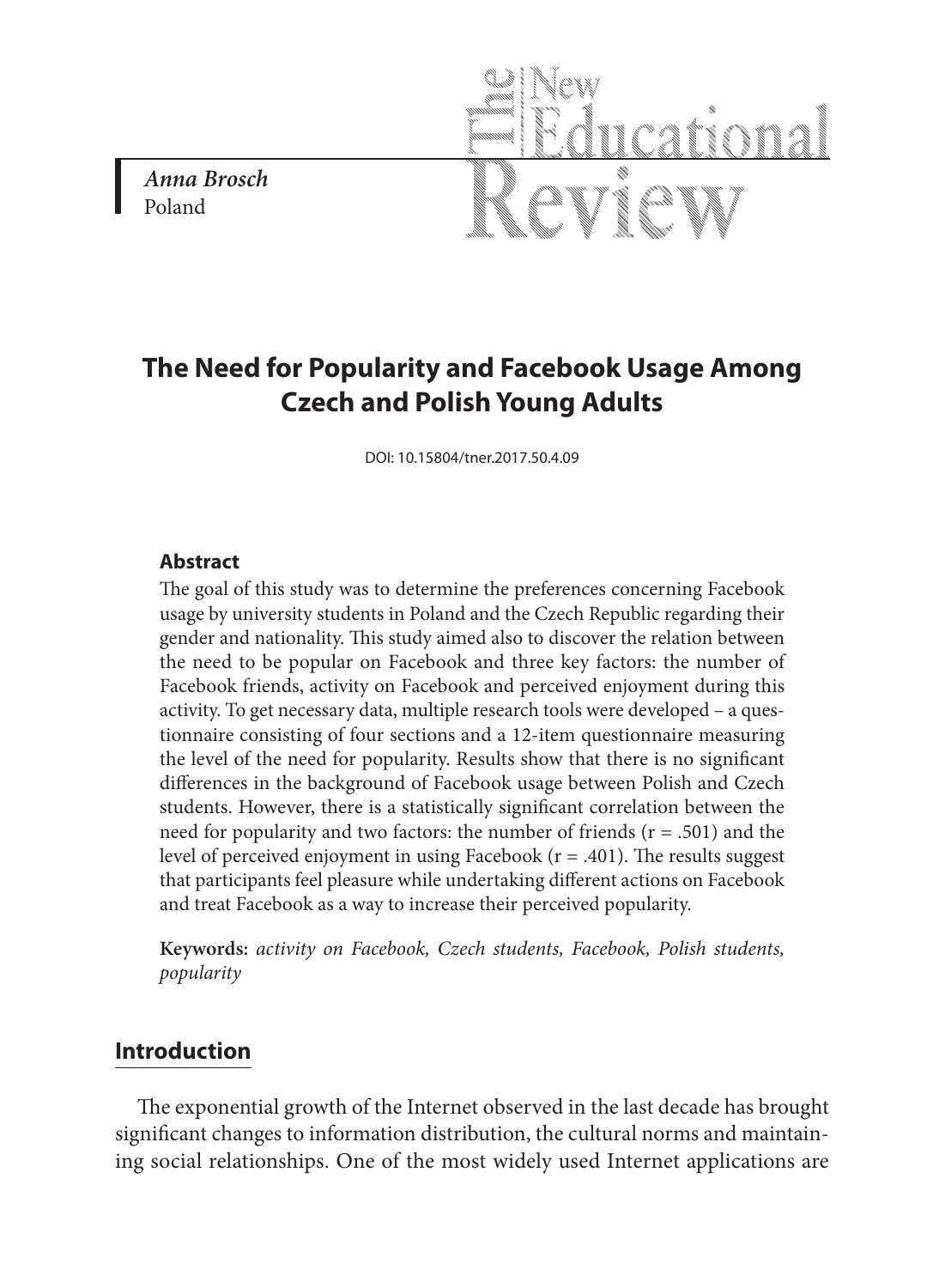Social Networking Sites (SNSs), which offer a new participatory online culture. These platforms give members access to digital creation and allow them to portray their private lives in new ways by sharing photos and videos, sending messages and keeping in touch with others (cf., Huk, 2016). In fact, communication via Social Networking Sites is characterized by a high awareness both of watching and being seen. According to Christena Nippert-Eng, "Humans are constantly scanning, constantly receptive to and looking for whatever they can perceive about each other, for whatever is put out there" (2010, p. 8). Despite the fact that sharing of intimate details on SNSs is pervasive and growing rapidly, relatively little research has investigated the underlying motivations behind this behavior. As suggested by Helen Nissenbaum, "In a flourishing online ecology, where individuals, communities, institutions, and corporations generate content, experiences, interactions, and services, the supreme currency is information, including information about people" (2011, p. 33). Oscar H. Gandy, using the metaphor of Panopticon<sup>1</sup>, argues instead, that a surveillance system can exert the same type of control in contemporary culture and it is important to hold "the rationalization and control of human existence" (1993, p. 227). In this context, a surveillance system is a general method of regulating individuals' behavior in society and is part and parcel of socialization. Therefore, sociality has always required some abandonment of privacy. As pointed out by Zizi Papacharissi and Paige L. Gibson, "learning how to share is a central process of being socialized into society, as it enables relationships and presentations of the self"  $(2011, p. 80)$ . Among the numerous players on the field of SNSs, Facebook is recognized as one of the most popular and influential SNS, with 1.01 billion daily active users and 894 million mobile daily active users as of September 2015 (Facebook. Statistics, 2015).

David Kirkpatrick reported in his book *The Facebook Effect: The Inside Story of the Company That Is Connecting the World* that the mission of Facebook founders has been to "make society more open" (Kirkpatrick, 2010, p. 207), which they described as "radical transparency" (Kirkpatrick, 2010, p. 200). Perhaps, this idea is based on a dream of an interpersonally intimate society without hierarchical structure, where openness and transparency are positive for society and interpersonal relations. This point of view could explain why more and more people are exposing their intimacy to invisible audience as they may consider that

openness is beneficial for their relationships. Julie E. Cohen suggests that "norms of transparency and exposure are developed to legitimate and reward practices of self-exposure and peer exposure. These practices are the morality plays of contemporary networked life, they operate as both spectacle and discipline" (Cohen, 2012, p. 135).

Jessica Vitak and Jinyoung Kim (2011), based on the survey conducted in 2011 among 2000 American graduate students, found six self-disclosure goals of using Facebook: social approval, social control, intimacy, identity clarification, relief of distress, and personal record. The first one is connected with the need for social acceptance, so users share information, specifically because they think their friends will be interested in it. The second one results from the fact that users are highly cognizant of their self-presentation online and nearly all make references to engaging in some degree of social control in their self-disclosures. The third one allows the participants to increase or maintain relational closeness with others, especially if specific friends are geographically dispersed. The fourth one functions to clarify users' opinions or beliefs on various issues. The fifth one underlines the cathartic role of self-disclosure during online communication. The last one is associated with intrinsic rewards and is related to the desire to keep an online diary of events in one's life. Thus, the popularity of Facebook is based on a large offer of communicative features and information-sharing applications that foster social capital by allowing users to exchange resources within an online environment. According to Santor, Messervey and Kusumakar (2000), the need to be popular is related to conformity to peer group norms. Moreover the authors suggests that "being popular involves being recognized or liked by a group of individuals" (p. 165).

Therefore, Facebook has had currently an enormous impact on the lives of millions of users worldwide and constitutes an important part of popular culture.

## **Methods**

The purpose of the study was to determine the preferences concerning Facebook usage by youth in Poland and the Czech Republic regarding their gender, age and nationality and how the need for popularity relates to Facebook activity and perceived enjoyment during this activity.

#### **Instrument and measures**

The presented study uses multiple measures of frequency of Facebook use and frequency of engaging in various types of Facebook activities. To get basic

<sup>1</sup> The Panopticon is a type of architectural design created by the English philosopher and social theorist Jeremy Bentham in the late 18th Century for prisons. Its structure is ideal for indoor discreet and covert surveillance of the inmates. In 1975 Michel Foucault developed Panopticon as a metaphor for modern "disciplinary" societies and their pervasive inclination to observe and normalise.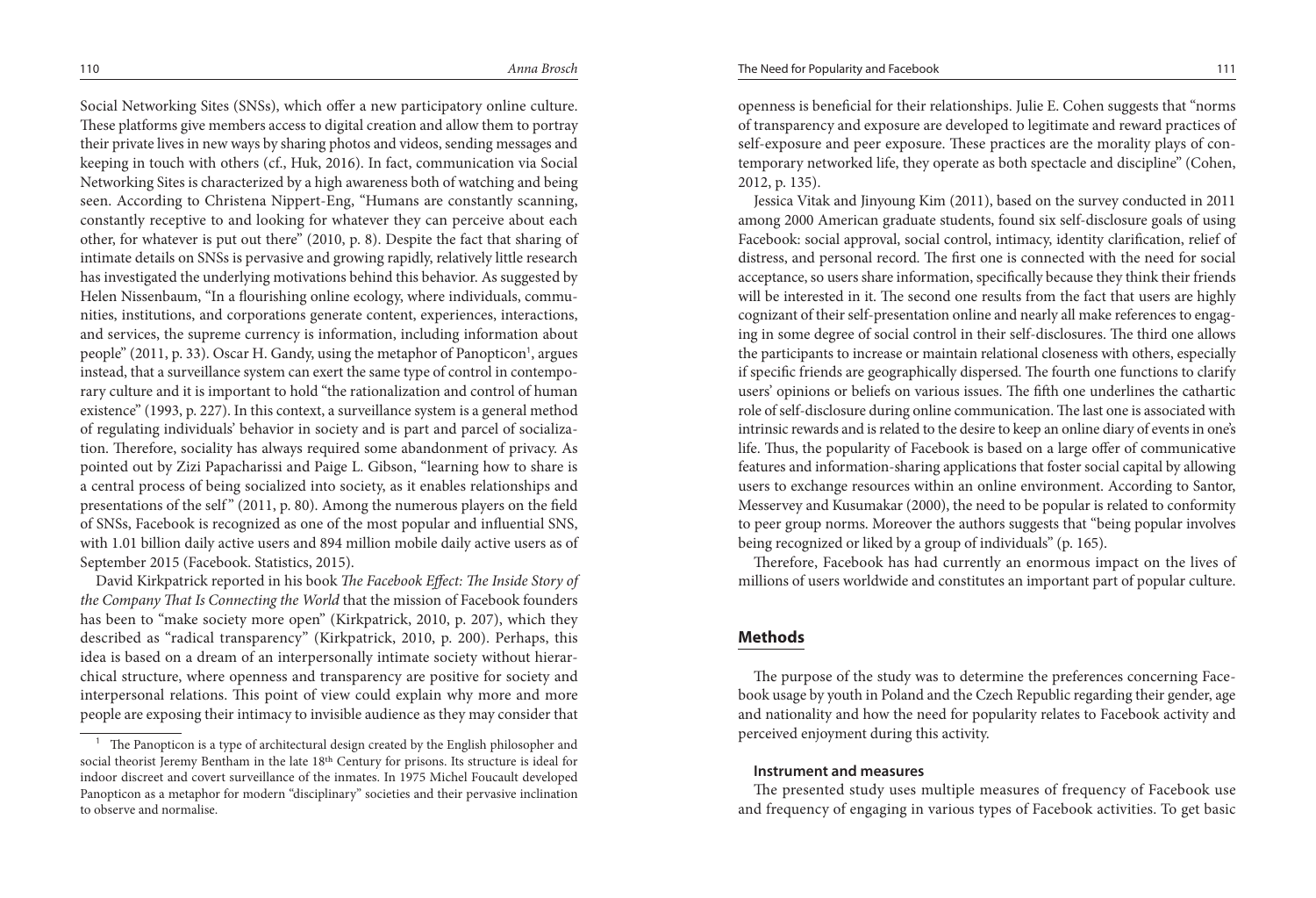information from participants, a questionnaire was developed, which consisted of four sections. The first section of the questionnaire included basic questions regarding preferences for Facebook use, such as the length of Facebook usage, sources used to access Facebook, number of Facebook friends, frequency and purposes of Facebook use. The second section of the questionnaire focused on preferred activities of Facebook use, including posting one's own photos, posting comments on other people's profiles or photos, status update, "liking" other people's pages. The rate of the activity was based on a four-point ordinal scale: 1 – Never; 2 – Seldom (1–5 times a week); 3 – Sometimes (6–10 times a week); 4 – Often (11–15 times a week), 5 – Very Often (more than 15 times a week). The third section of the questionnaire concerned perceived enjoyment in using Facebook during different activities, which was measured with the use if a four-point Likert scale (1 – strongly disagree, 2 – disagree, 3 – agree, 4 – strongly agree). The last section included demographic questions to describe the population in terms of age, gender and nationality. The collected data was analyzed using the *Statistical Package for Social Sciences* (SPSS) software for Windows version 24.0.

As Santor at al. (2000) claim, the need to be popular is related to being accepted by the peer group, hence it is probable that activity on Facebook and perceived enjoyment in using Facebook would be correlated with the need for popularity. The need for popularity was measured by a 12-item questionnaire (Santor at al., 2000), using a bipolar Likert scale, measuring either a positive or negative response to a statement, ranging from 1 (Definitely Not) to 5 (Definitely Yes).

Thus, the aim of this study was to examine the level of the need to be popular in the context of Facebook usage by Polish and Czech Students based on the following research questions:

*Question 1:* What is the background connected to the use of Facebook by Polish and Czech university students in view of their nationality?

*Question 2:* What is the background connected to the use of Facebook by Polish and Czech university students in view of their gender?

*Question 3:* Is there a relationship between the number of Facebook friends and the need to be popular among Polish and Czech university students?

*Question 4:* Is there a relationship between the level of Facebook activities and the need to be popular among Polish and Czech university students?

*Question 5*: Is there a relationship between the level of perceived enjoyment in using Facebook and the need to be popular among Polish and Czech university students?

#### **Participants**

The survey was conducted in 2015 among 104 university students from Poland (N=53) and the Czech Republic (N=51). The participants' age ranged from 20 to 30, although over 79% were between 21 and 24 years of age. The mean age of the sample was 23.5 with a standard deviation of 1.73 (among Polish students – 23, SD 1.14 and Czech – 24, SD 2.05). With regards to the respondents' gender, 57% were female, including 46% from Poland and 54% from the Czech Republic and 43% were male – 60% from Poland and 40% from the Czech Republic.

#### **Results**

#### **The background of Facebook use**

The first research objective was to examine the background of Facebook use among Polish and Czech students, which was measured on several dimensions: the length of Facebook membership, frequency of Facebook use, the kind of devices used to access Facebook, the number of Facebook friends and the purpose of using Facebook. Chi-square tests of independence were conducted to determine if the distribution among categories was not equal.

The research shows that the large majority of the participants have been active Facebook users for several years. Over 90% of them have had a Facebook account for 4 years and longer. However, over 30% admitted that they are active Facebook users even longer than for 6 years, including 20% Polish and 43% Czech students. As presented in Table 1, there are significant differences between the Polish and Czech Facebook users in the length of Facebook use. Although both groups have belonged to Facebook community for a long time, the Czech students indicate longer Facebook membership period.

To measure the rates of frequency, the participants were asked to indicate the average amount of time they spent with a logged-in profile by selecting one of the following categories: Less than 1 hour a day; 1–3 hours a day; more than 3 hours a day. The majority of the respondents spend on Facebook 1–3 hours a day (57.7%), while only 11.5% reported more than three hours of Facebook use in a typical day. Regarding to nationality, the time spent on Facebook was similar. About 71.7% of the Polish and 66.7% of the Czech students spend more than one hour on Facebook, whereas slight differences are visible with regard to the respondents' gender. More women spend over one hour on Facebook (45.1%) than their counterparts (31.6%). However, this difference is not statistically significant  $(c^2 = 1.263)$ .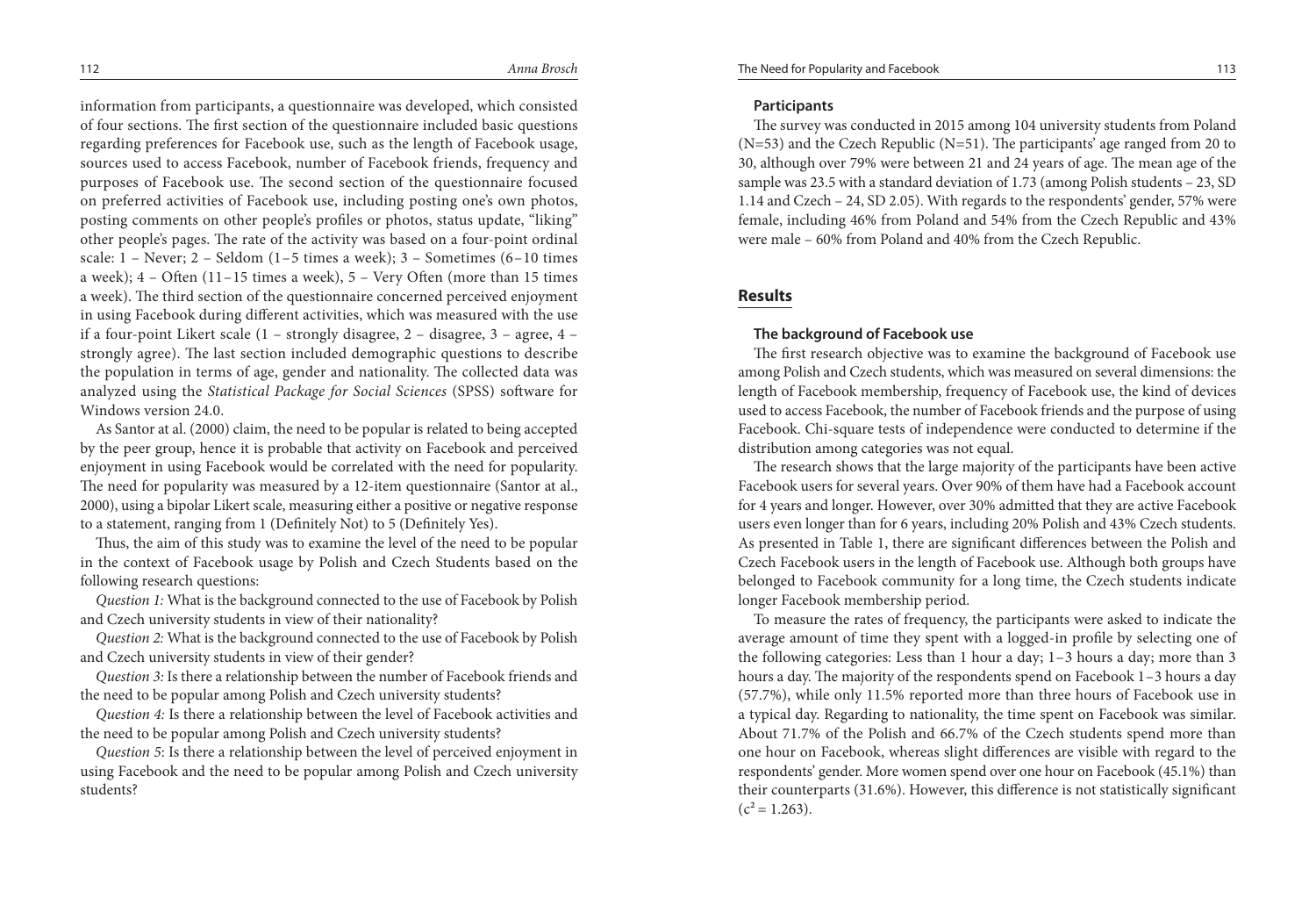Regarding the sources used to access Facebook, the largest group of respondents uses smartphones (85.6%). This indicates that both the Polish and Czech students prefer mobile devices to participate in Facebook life anywhere and anytime. The personal computer is still popular as a device used to access Facebook, wherein the Czech students use it more often (88.2%) than the Polish students (66%). It is also interesting that both the Polish and Czech women are more likely to use smartphones (90.4%) than the men (79.8%) to access Facebook. However, these differences are not statistically significant ( $c^2$  = 3.88;  $c^2$  = 1.999, respectively).

# **Table 1.** The usage of Facebook among Polish and Czech students (Chi-Square Analysis)

|                                    | df | <b>Nationality</b> | Gender |
|------------------------------------|----|--------------------|--------|
| Length of Facebook Membership      | C  | $6.014*$           | .899   |
| Frequency of Facebook Usage        | ി  | .600               | 1.263  |
| The Source used to Access Facebook |    |                    |        |
| Smartphone                         |    | 1.73               | 1.999  |
| Personal computer                  |    | 3.88               | .576   |
| Tablet                             |    | .503               | .036   |
|                                    |    |                    |        |

*p < 0.5*

Facebook primarily allows people to contact others and this interaction can take many forms. Therefore, the participants were asked to indicate the purposes for which they use Facebook by selecting more than one answer (Table 2).

|  |  | Table 2. The purpose of using Facebook |  |
|--|--|----------------------------------------|--|
|--|--|----------------------------------------|--|

|                |      |        |               | Total          |       |
|----------------|------|--------|---------------|----------------|-------|
| N              | $\%$ | N      | $\frac{0}{0}$ | N              | %     |
| 21             | 39.6 | 15     | 29.4          | 36             | 34.6  |
| 52             | 98.1 | 48     | 88.2          | 97             | 93.3  |
| 29             | 54.7 | 34     | 66.7          | 63             | 60.6  |
| 24             | 45.3 | 29     | 56.9          | 53             | 51.0  |
| 14             | 26.4 | 8      | 15.7          | 22             | 21.2  |
| $\overline{c}$ | 3.8  |        | 2.0           | 3              | 2.9   |
| 26             | 49.1 | 15     | 29.04         | 41             | 39.4  |
| 10             | 18.9 | 13     | 25.5          | 23             | 2.2.1 |
|                |      | Poland |               | Czech Republic |       |

\* Table 2 does not add up to 100% as respondents were able to select more than one response.

The largest group of respondents indicated that they used Facebook to interact with friends (93.3%). The next large group uses Facebook to fallow recent events (60.6%) and activities of other users (51%). Taking into account the respondents' nationality, there are no significant differences, although the Polish students more often than the Czech ones use Facebook to satisfy their need for belonging. Regarding gender, the research shows that the female students more often use Facebook to invite others  $(30.5%)$  than the male students  $(11.1%)$ . However, the latter are more likely to meet new people (28.9) than the former (15.3%).

## **The need for popularity and activities on Facebook**

This study was done to determine which factor (number of Facebook friends, preferred activities or perceived enjoyment) was more strongly related to the need for popularity. While the effect of gender and nationality could be important variables in Facebook use, they will not be taken into account in this analysis, because, as shown in the above analysis, there are no significant differences in Facebook usage between the Polish and Czech students. To test the relationship between the need for popularity and three mentioned factors, the Pearson correlation coefficient was used. The findings are presented in Table 3.

The level of the need to be popular was measured with the use of a bipolar Likert scale ranging from 1 (Definitely Not) to 5 (Definitely Yes). The maximum score obtained by the participants is 41 and the minimum is 12, with the average of 17.8 and  $SD = 6.64$ . Wherein almost 31% of the respondents obtained a score above the average.

The first variable taken into account was the number of Facebook friends. According to Zywica and Danowski (2008), the number of friends and posts a person has on his/her wall on Facebook is a significant indication to other users that the person is popular. Tom Tong et al. (2008) stated that a person with at least 302 friends was perceived to be the most socially attractive by others. It suggests that people who want to increase their popularity notice how many friends they have. Thus, the following hypothesis was put forward:

# *H1: There is a relationship between the number of Facebook friends and the need to be popular*

To obtain adequate data, the participants were asked to reveal how many people they have on their Facebook friend lists. The number of friends ranged from 120 to 970 friends per account, an average of 413.6 and SD = 249.2. It shows that for young people it is very important to have many friends on Facebook. The result of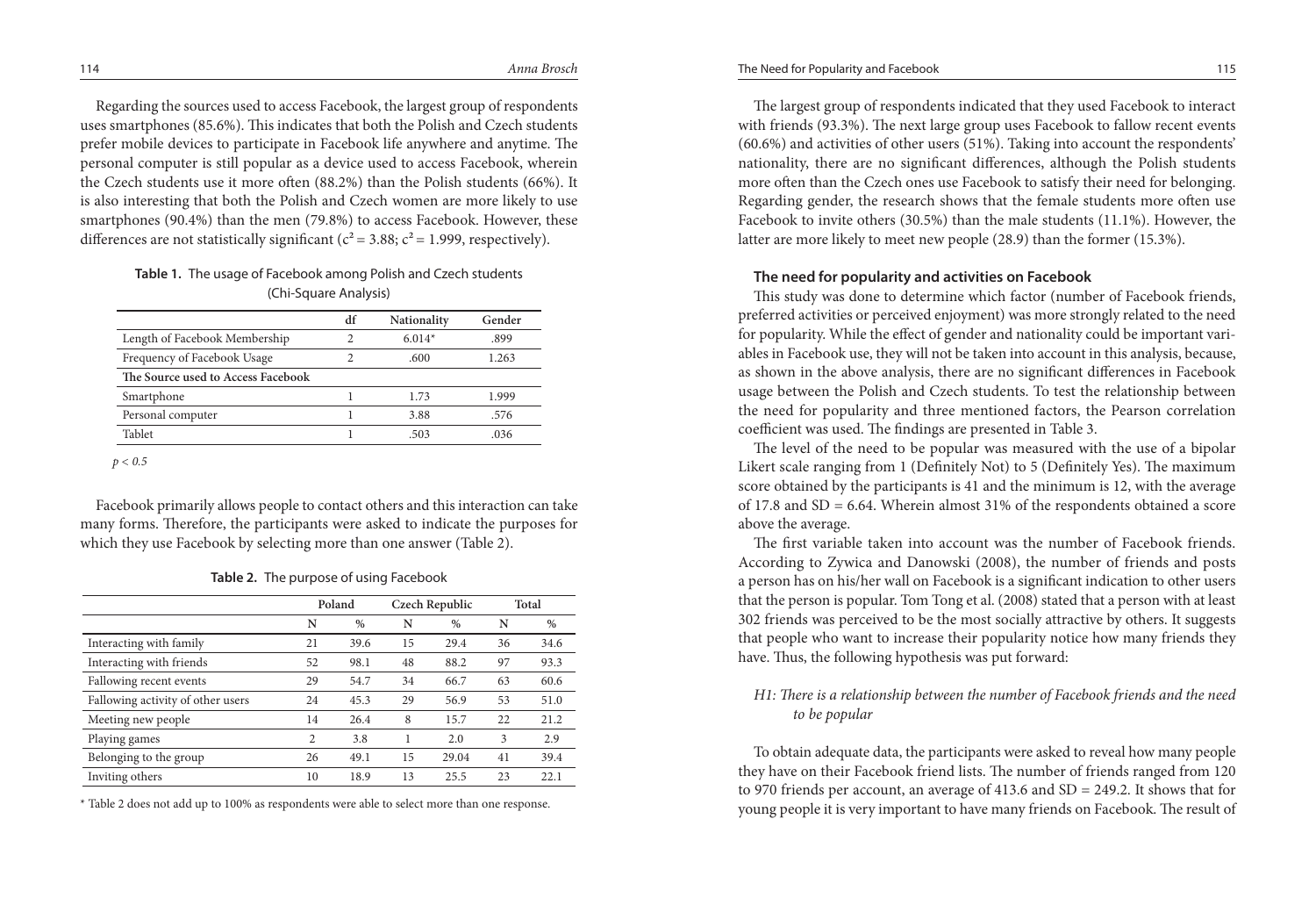a correlation test also showed that there was a statistically significant relationship between the number of friends and the need for popularity ( $r = .501$ ,  $p < .001$ ).

Popularity can also be connected with different activities on Facebook, which requires user engagement. In other words, people who seek to be popular on Facebook are those who take significant notice to be seen and recognizable on Facebook. Thus, the following hypothesis was put forward:

# *H*2*: There is a relationship between the level of activity on Facebook and the need to be popular*

To obtain necessary data, the participants were asked to estimate the frequency with which they conducted various activities on Facebook. As the possible types of Facebook activities change over time because of addition or deletion of features, the list of Facebook activities was developed just before the presented study. Eventually, the activities connected with Facebook use were categorized as follows: self-promotion (e.g., posting photos and films), maintaining relationships (e.g., commenting on contents posted by others), communication (e.g., chatting) and entertainment (e.g., playing games). The rate of an activity was based on a four-point scale from 1 – Never to 5 – Very Often (more than 15 times a week). The scores obtained by the respondents ranged from 4 to 16 points. The activity undertaken on Facebook was essentially connected with maintaining relationships with others. Almost 65% of the respondents post contents on their Facebook wall several times a week and 46% of them comment on the profiles of others. However, there is no statistically significant relationship between the level of activity and the need for popularity.

According to Deci et al. (1991), people engage in activities for their own pleasure and satisfaction, they are affected by intrinsic motivation, which is defined as "the extent to which the activity of using a specific system is perceived to be enjoyable in its own rights, aside from any performance consequences resulting from system use" (Davis at al., 1992). Therefore, Facebook users may get involved in different Facebook activities to meet their personal need for popularity, which as result makes them pleased. Taking the above mentioned into account, the following hypothesis was proposed:

# *H3: There is a relationship between the level of perceived enjoyment in using Facebook and the need to be popular*

To verify this hypothesis, the students were asked to indicate the level of perceived enjoyment they feel while using Facebook. The level of perceived enjoyment in using Facebook during different activities was measured with the use of a four-point Likert scale (from 1 – strongly disagree to 4 – strongly agree). The scores obtained by the participants ranged from 9 to 32, with the average of 22.6 and SD = 5.24. Almost 60% of the respondents obtained a score above the average. The results of a correlation test also showed that there is a statistically significant relationship between the level of perceived enjoyment in using Facebook and the need for popularity ( $r = .401$ ,  $p < .001$ ).

**Table 3.** Pearson's Correlation Coefficients for the need for popularity and three variables

| <b>Variable</b>                                    | <b>Pearson Correlation</b> | $Sig. (2-tailed)$ |
|----------------------------------------------------|----------------------------|-------------------|
| The number of Facebook friends                     | .501                       | .000              |
| The level of activity on Facebook                  | .101                       | .308              |
| The level of perceived enjoyment in using Facebook | .401                       | .000.             |

# **Discussion and conclusion**

In the age of the open society, the need for popularity has become a value, thus many ordinary people try to become popular through different activities online. Undoubtedly, Facebook with its full panoply of communication tools seems to be an ideal environment, allowing its users to meet their need for popularity. As a result, most of Facebook users make a lot of efforts to be seen and recognizable on Facebook.

The research shows that Facebook plays a significant role in the lives of Polish and Czech university students. This platform is an excellent way to be more connected to each other, even crossing time and geographic barriers. As stated by Bovitz (2007), " it's a way to meet people, share things about themselves, and communicate with friends". With a full panoply of different tools, Facebook offers a great opportunity to become popular by posting photos, videos and other contents and to follow other users' activities. Hence, both the Polish and Czech students consistently pursue every opportunity to interact with friends, as almost 70% of them spend on Facebook over one hour a day. The respondents prefer to connect with Facebook using smartphones followed by computers. What is interesting is that there are not significant differences in using Facebook between them. It can be explained by the similar political and historical background of both countries. Regarding the participants' gender, there are also no significant